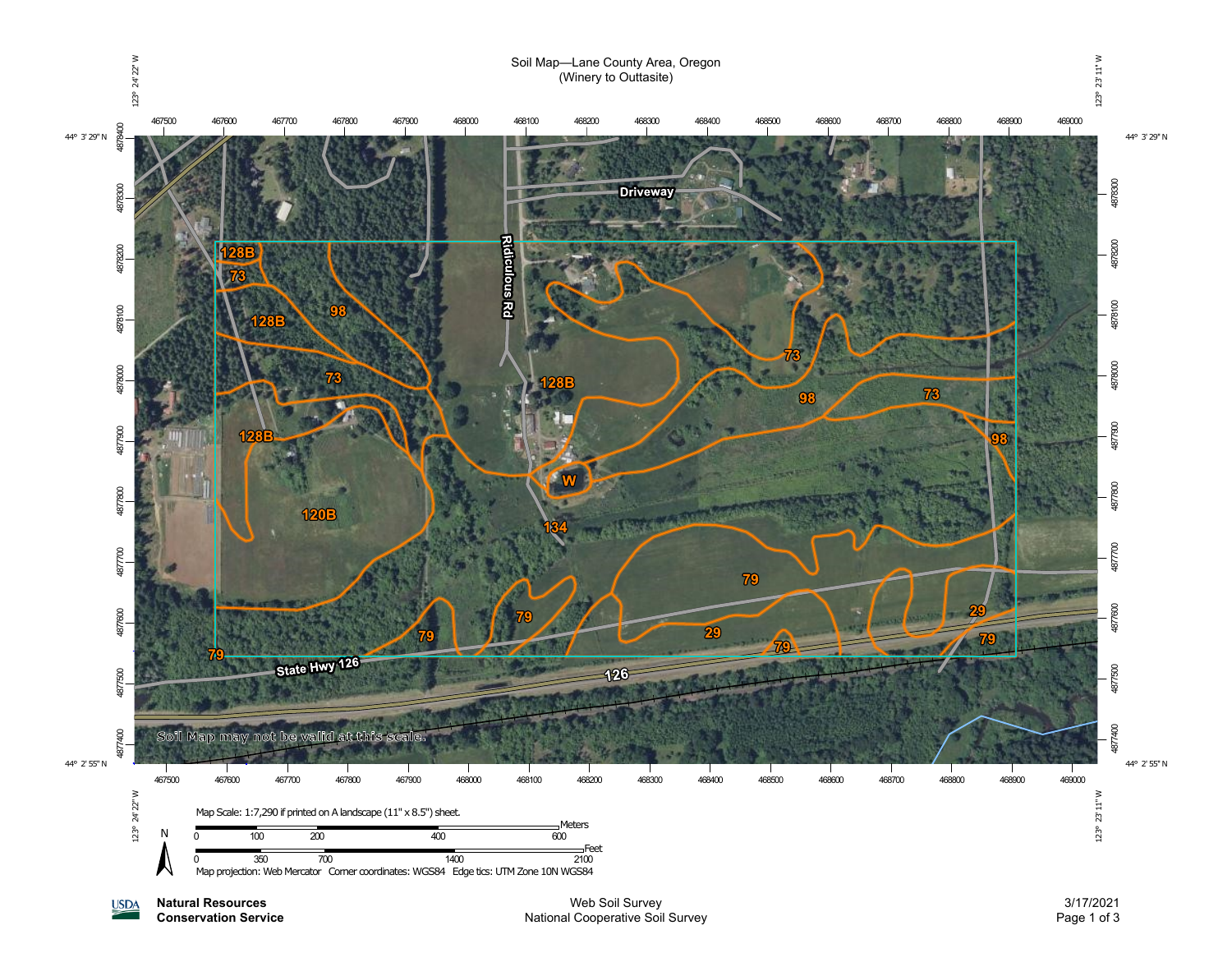|                                                                                                    |                                                                                                                                                                                                                                                                          |                                                                                                                                                                                                           |                                                                                                                                                                            | <b>MAP INFORMATION</b>                                                                                                                                                                                                                                                                                                                                                                                                                                                                                                                                                                                                                                                                                                                                                                                                                                                                                                                                                                                   |
|----------------------------------------------------------------------------------------------------|--------------------------------------------------------------------------------------------------------------------------------------------------------------------------------------------------------------------------------------------------------------------------|-----------------------------------------------------------------------------------------------------------------------------------------------------------------------------------------------------------|----------------------------------------------------------------------------------------------------------------------------------------------------------------------------|----------------------------------------------------------------------------------------------------------------------------------------------------------------------------------------------------------------------------------------------------------------------------------------------------------------------------------------------------------------------------------------------------------------------------------------------------------------------------------------------------------------------------------------------------------------------------------------------------------------------------------------------------------------------------------------------------------------------------------------------------------------------------------------------------------------------------------------------------------------------------------------------------------------------------------------------------------------------------------------------------------|
| Area of Interest (AOI)<br><b>Soils</b><br>المحاد<br>$\Box$<br>ω<br>⊠<br>簽<br>♦<br>×<br>៓<br>O<br>Λ | Area of Interest (AOI)<br>Soil Map Unit Polygons<br>Soil Map Unit Lines<br>Soil Map Unit Points<br><b>Special Point Features</b><br>Blowout<br><b>Borrow Pit</b><br>Clay Spot<br><b>Closed Depression</b><br>Gravel Pit<br><b>Gravelly Spot</b><br>Landfill<br>Lava Flow | <b>MAP LEGEND</b><br>Spoil Area<br>暠<br>Δ<br>Őδ<br>Ŷ<br>Wet Spot<br>Other<br>Δ<br>æ<br><b>Water Features</b><br>Transportation<br>Rails<br>$^{\rm ++}$<br>~<br>المسالات<br>=S<br>e d<br><b>Background</b> | <b>Stony Spot</b><br>Very Stony Spot<br><b>Special Line Features</b><br><b>Streams and Canals</b><br>Interstate Highways<br><b>US Routes</b><br>Major Roads<br>Local Roads | The soil surveys that comprise your AOI were mapped at<br>1:20,000.<br>Warning: Soil Map may not be valid at this scale.<br>Enlargement of maps beyond the scale of mapping can cause<br>misunderstanding of the detail of mapping and accuracy of soil<br>line placement. The maps do not show the small areas of<br>contrasting soils that could have been shown at a more detailed<br>scale.<br>Please rely on the bar scale on each map sheet for map<br>measurements.<br>Source of Map: Natural Resources Conservation Service<br>Web Soil Survey URL:<br>Coordinate System: Web Mercator (EPSG:3857)<br>Maps from the Web Soil Survey are based on the Web Mercator<br>projection, which preserves direction and shape but distorts<br>distance and area. A projection that preserves area, such as the<br>Albers equal-area conic projection, should be used if more<br>accurate calculations of distance or area are required.<br>This product is generated from the USDA-NRCS certified data as |
| 受<br>o<br>o<br>╇<br>$\degree\circ$<br>⇔<br>Ô<br>þ<br>Ø                                             | Marsh or swamp<br>Mine or Quarry<br>Miscellaneous Water<br><b>Perennial Water</b><br>Rock Outcrop<br>Saline Spot<br>Sandy Spot<br>Severely Eroded Spot<br>Sinkhole<br>Slide or Slip<br>Sodic Spot                                                                        |                                                                                                                                                                                                           | Aerial Photography                                                                                                                                                         | of the version date(s) listed below.<br>Soil Survey Area: Lane County Area, Oregon<br>Survey Area Data: Version 17, Jun 11, 2020<br>Soil map units are labeled (as space allows) for map scales<br>1:50,000 or larger.<br>Date(s) aerial images were photographed: May 23, 2020-May<br>28, 2020<br>The orthophoto or other base map on which the soil lines were<br>compiled and digitized probably differs from the background<br>imagery displayed on these maps. As a result, some minor<br>shifting of map unit boundaries may be evident.                                                                                                                                                                                                                                                                                                                                                                                                                                                           |